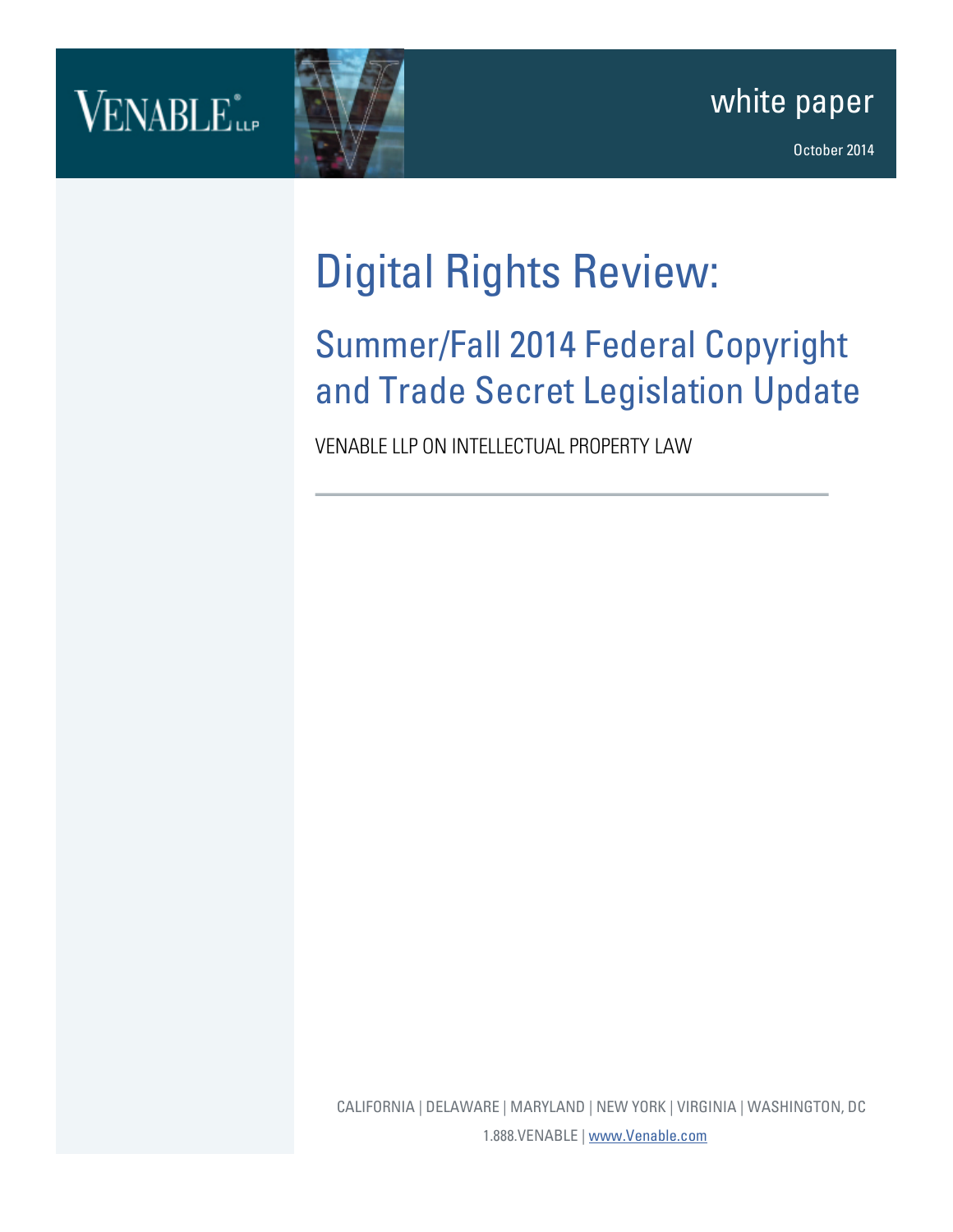# VENABLE<sup>\*</sup>

#### AUTHORS

[Armand J. \(A.J.\) Zottola](http://www.venable.com/armand-j-zottola/)  [ajzottola@Venable.com](mailto:ajzottola@Venable.com) 202.344.8546

#### [Robert F. Parr](http://www.venable.com/robert-f-parr/)

[rfparr@Venable.com](mailto:rfparr@Venable.com) 202.344.4594

### Digital Rights Review: Summer/Fall 2014 Federal Copyright and Trade Secret Legislation Update

#### VENABLE LLP ON INTELLECTUAL PROPERTY LAW

Since th[e Winter 2014 update,](http://www.venable.com/winter-2014-federal-copyright-and-trade-secret-legislation-update-02-19-2014/) the 113th Congress has continued to devote effort to establishing or amending certain federal statutes related to the protection, enforcement, and exploitation of trade secrets or copyrights. Some legislation aims to establish a private right of action for trade secret theft under federal law or to prevent or deter trade secret theft through cyberattacks. Other bills are designed to modify the royalties owed to authors of certain sound recordings or visual works under federal copyright law. If signed into law, these bills would have important implications for a wide range of interested parties, including songwriters, certain performing artists, authors of visual works, entertainment industry or content right stakeholders, and any business intent on exerting greater control over its trade secrets.

In addition to these bills making their way through Congress, President Obama recently signed a bill into law that allows consumers to "unlock" their mobile devices without fear of committing copyright infringement. Set forth below in Sections 1 and 2 is a summary of these recent trade secret and copyright bills and the newly enacted legislation. Section 3 of this document also provides a brief update on the status of the proposed legislation discussed in the Winter 2014 update.

#### 1. Trade Secrets

There appears to be renewed momentum in Congress to pass legislation that would establish a federal civil cause of action for trade secret theft in order to strengthen the trade secret protection regime in the US. A growing number of lawmakers have voiced support for this legislation largely because the [Economic Espionage Act of 1996](https://www.govtrack.us/congress/bills/104/hr3723/text) (EEA) currently only provides for criminal prosecution, there are material differences among the versions of the [Uniform](http://www.uniformlaws.org/shared/docs/trade%20secrets/utsa_final_85.pdf)  [Trade Secrets Act](http://www.uniformlaws.org/shared/docs/trade%20secrets/utsa_final_85.pdf) (UTSA) adopted in some form by 48 states, and state courts that hear civil trade secret misappropriation cases have limited jurisdiction to obtain evidence and witnesses located in other states or countries.

Introduced in the Senate with bipartisan support on April 29, 2014, the [Defend](https://beta.congress.gov/bill/113th-congress/senate-bill/2267/text)  [Trade Secrets Act of 2014 \(S. 2267\)](https://beta.congress.gov/bill/113th-congress/senate-bill/2267/text) (DTSA) would amend the EEA and authorize trade secret owners to bring civil actions for:

- 1. violations of Section 1831 of the EEA (economic espionage);
- 2. violations of Section 1832 of the EEA (trade secret theft); or
- 3. a "misappropriation of a trade secret that is related to a product or service used in, or intended for use in, interstate or foreign commerce."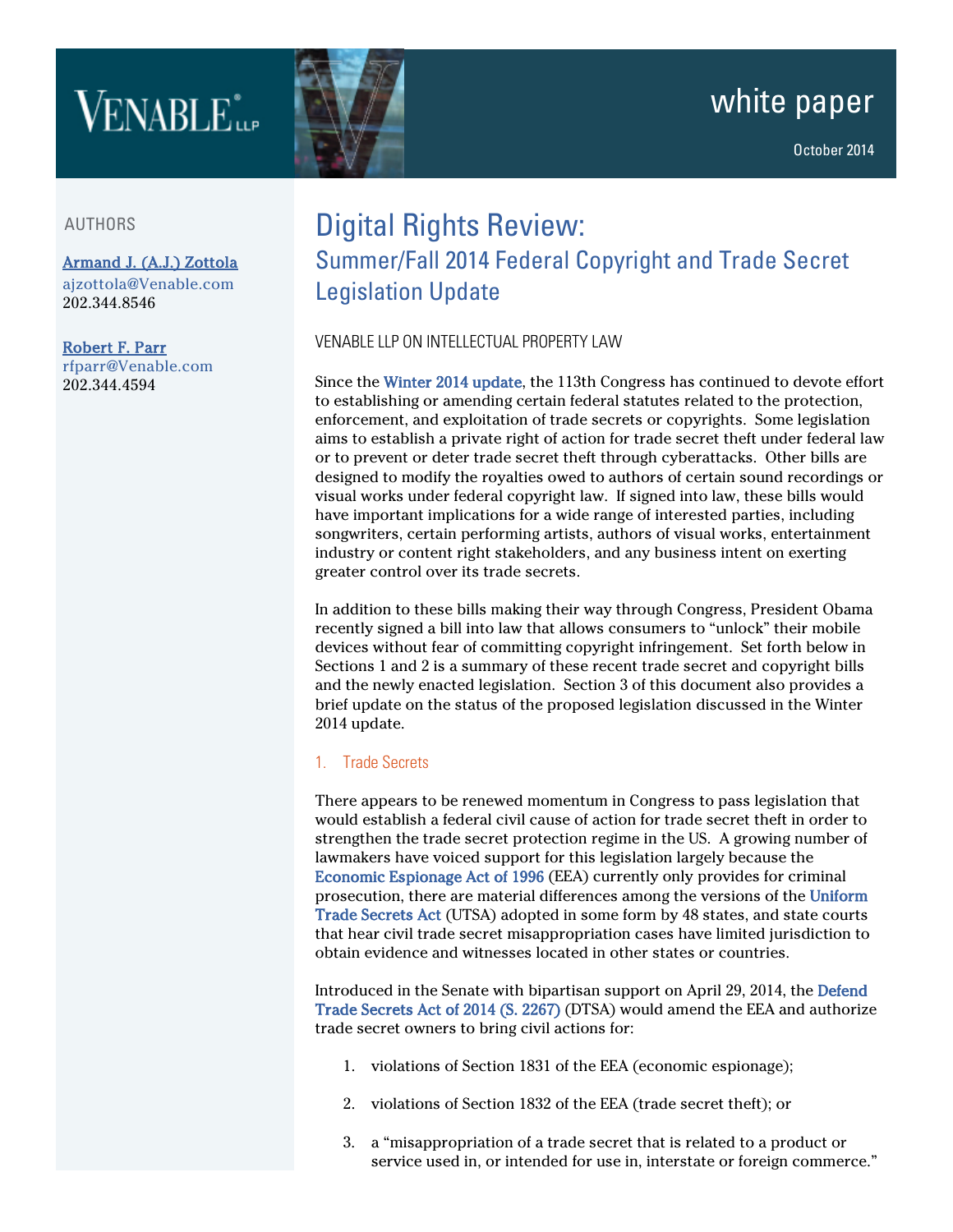Although the DTSA is predominantly modeled on the UTSA (*e.g.*, both define "trade secrets" very similarly and offer nearly the same robust remedies), the DTSA appears to have certain advantages over the UTSA. First, the statute of limitations under the DTSA is five years compared to the three-year period under the UTSA. Second, the DTSA allows for punitive damages in an amount up to three times actual damages, while the UTSA caps such damages at two times actual damages. Third, the DTSA authorizes courts to issue *ex parte* orders for the seizure of any property used to commit or facilitate the alleged misappropriation when the plaintiff can satisfy certain requirements for injunctive relief set forth in the [Trademark Act of 1946.](http://www.uspto.gov/trademarks/law/Trademark_Statutes.pdf) This provision would presumably allow plaintiffs to seize computers, tablets, cellular phones and/or any other equipment used in the alleged misappropriation. Finally, unlike the UTSA, the DTSA does not preempt state common law remedies, which would allow plaintiffs to plead state common law claims in lawsuits filed under the DTSA.

A companion bill inspired by and principally based on the DTSA, the [Trade](https://beta.congress.gov/bill/113th-congress/house-bill/5233?q=%7B%22search%22%3A%5B%22Trade+Secrets+Protection+Act+of+2014%22%5D%7D)  [Secrets Protection Act of 2014 \(H.R. 5233\)](https://beta.congress.gov/bill/113th-congress/house-bill/5233?q=%7B%22search%22%3A%5B%22Trade+Secrets+Protection+Act+of+2014%22%5D%7D) (TSPA) was introduced in the House of Representatives with bipartisan support on July 29, 2014. The TSPA largely offers the same rights and protections as the DTSA, although the TSPA appears a bit broader and more flexible in certain respects. For example, while the DTSA only authorizes courts to seize property that was *actually used* to facilitate an alleged misappropriation, the TSPA appears to allow courts to seize additional property that *was not* directly used in furtherance of a scheme to steal trade secrets when doing so would "prevent the propagation or dissemination of the trade secret that is the subject of the action." Moreover, the TSPA seems to require the applications that must be submitted by plaintiffs to obtain seizure orders to contain less detail and particularity than the DTSA. Furthermore, unlike under the DTSA, the TSPA does not require plaintiffs to provide US Attorneys with advance notice of their intention to file applications for seizure orders, and does not expressly permit the court to deny such orders if the public interest would be served by criminally prosecuting the alleged perpetrator.

Although other bills introduced in the 113th Congress that aimed to establish a federal private right of action under the EEA failed to advance beyond the committee stage, either the DTSA or TSPA appear to have better prospects of becoming law. These bills have received broad bipartisan support by highranking legislators in both houses of Congress and ringing endorsements from the National Association of Manufacturers, US Chamber of Commerce, and more than a dozen Fortune 500 companies. Moreover, the Obama Administration would likely support either bill, given its conclusion in th[e Administration](http://www.whitehouse.gov/sites/default/files/omb/IPEC/admin_strategy_on_mitigating_the_theft_of_u.s._trade_secrets.pdf)  [Strategy on Mitigating the Theft of US Trade Secrets](http://www.whitehouse.gov/sites/default/files/omb/IPEC/admin_strategy_on_mitigating_the_theft_of_u.s._trade_secrets.pdf) that preventing trade secret theft is critical to US economic and national security. If signed into law, either the DTSA or the TSPA would dramatically broaden and strengthen trade secret protection in the US.

The federal private right of action would empower companies to directly combat theft of their trade secrets in federal court rather than having to rely on the Department of Justice (DOJ) – which only brought 25 trade secrets cases in 2013 – to investigate and prosecute their cases. Furthermore, the federal civil cause of action would presumably help facilitate multi-jurisdictional litigation involving witnesses and critical evidence located in another state or country. In addition, either bill would help foster the development of a national standard for trade secret misappropriation for use by businesses of all types and sizes to protect their intellectual property. Moreover, all other forms of intellectual property – patents, copyrights, and trademarks – are afforded a civil cause of action at the federal level. Either the DTSA or the TSPA would therefore confer upon trade secrets a similar level of protection as other forms of intellectual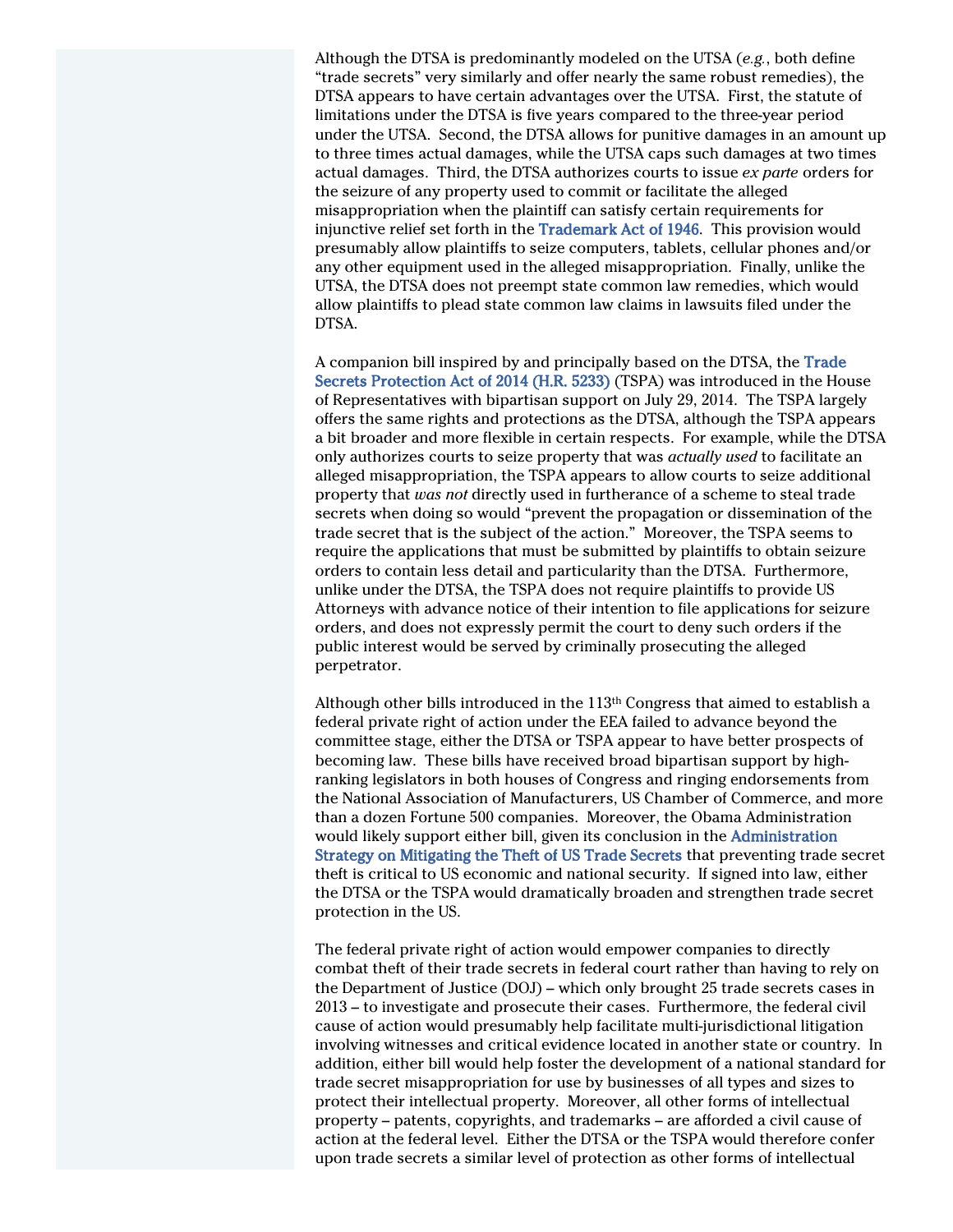property at a time when new technologies are making it easier to store, access, disseminate, and publish trade secret information.

Another noteworthy bill was introduced on May 22, 2014 to prevent and deter trade secret theft resulting from cyber invasions or cyberattacks. An updated version of a 2013 bill, th[e Deter Cyber Theft Act of 2014 \(S. 2384\)](https://www.govtrack.us/congress/bills/113/s2384) (DCTA) is largely reactionary to the recent wave of cyber intrusions against US companies, as illustrated by a 2013 report indicating that the Chinese military had hacked into the computers of many US businesses to steal valuable trade secrets and a May 1, 2014 indictment filed by the DOJ against certain Chinese military officers involving the first ever charges against state-sponsored actors for computer hacking and economic espionage. The DCTA would authorize the Department of the Treasury to freeze assets of individuals or companies that benefit from theft of US technology or other commercial information, and would also require the President to report annually to Congress certain key information about cyberattacks (*e.g.*, the countries engaging in such practices and a priority watch list of the most egregious offenders).

#### 2. Copyrights

There have also been several important developments in the copyright law arena. Signed into law by President Obama on August 1, 2014, the [Unlocking](https://www.govtrack.us/congress/bills/113/s517)  [Consumer Choice and Wireless Competition Act \(S. 517\)](https://www.govtrack.us/congress/bills/113/s517) (Unlocking Act) repealed a Library of Congress (LOC) rule that classified bypassing or "unlocking" technical access controls on cellular phones as copyright infringement under the [1998 Digital Millennium Copyright Act](http://www.copyright.gov/legislation/dmca.pdf) (DMCA). Consequently, the Unlocking Act allows consumers to reprogram their mobile devices in order to change wireless service providers, although its benefits may be rather modest and short-lived. This law predominantly benefits AT&T and T-Mobile customers because these carriers use the same technology to deliver wireless services that is utilized throughout the world. Such customers may therefore switch carriers on unlocked devices by simply swapping SIM cards (*i.e.*, the embedded circuit that contains subscriber identity information). By contrast, Verizon and Sprint customers must have their unlocked devices "provisioned" (*i.e.*, programmed) by the new service provider before they can receive wireless services. Moreover, the Unlocking Act applies only to customers who *fully* own their cellular phones, which means that it does not apply to customers who are still under contract with their carriers and/or who bought their phones at a subsidized price. Finally, the Unlocking Act expires in 2015, at which point the LOC will again consider whether cellular phone unlocking should constitute copyright infringement under the DMCA.

Two bills recently introduced in Congress are designed to address the royalties owed to certain artists for digital transmissions of their songs through services such as Pandora, Spotify, and Sirius. First, the [Respecting Senior Performers as](https://beta.congress.gov/bill/113th-congress/house-bill/4772?q=%7B%22search%22%3A%5B%22Respecting+Senior+Performers%22%5D%7D)  [Essential Cultural Treasures Act \(H.R. 4772\)](https://beta.congress.gov/bill/113th-congress/house-bill/4772?q=%7B%22search%22%3A%5B%22Respecting+Senior+Performers%22%5D%7D) (RESPECT Act), would amend the [US Copyright Act](http://www.copyright.gov/title17/circ92.pdf) (Copyright Act) to require services that digitally transmit musical works to pay royalties for transmissions of any songs that were recorded before February 15, 1972 which are currently covered by a hodgepodge of state laws that do not require payment of such royalties. Introduced in the House of Representatives on May 29, 2014, the bill has generated significant buzz by addressing a controversial copyright issue that is central to several pending lawsuits involving satellite and Internet radio companies and record labels.

Along similar lines as the RESPECT Act, the Songwriter Equity Act of 2014 (SEA) would amend Section 114(i) of the Copyright Act to allow the courts that set royalty rates under federal copyright law to consider all relevant evidence when establishing royalty rates applicable to digital transmissions of musical works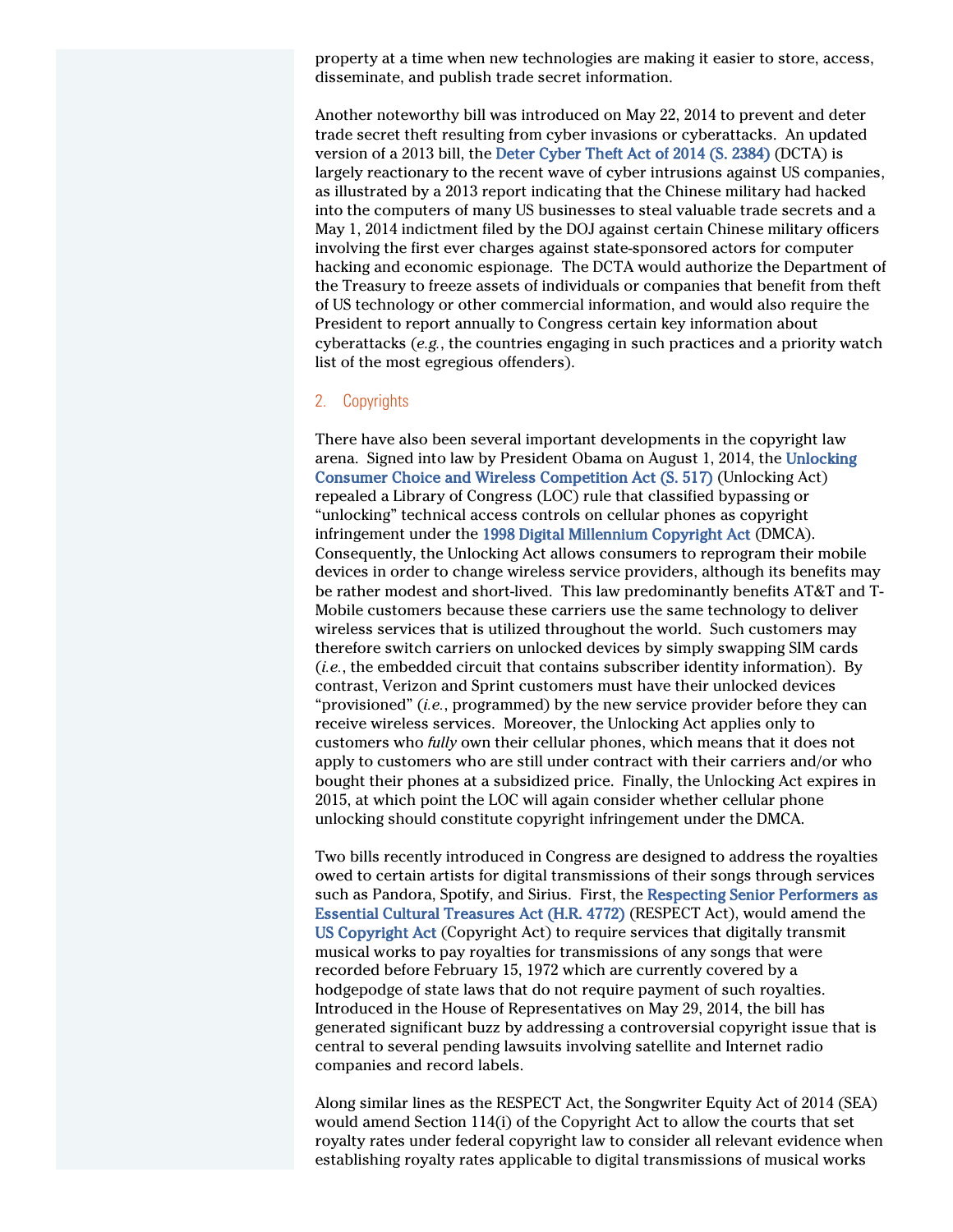through streaming services such as Pandora, Spotify, or Sirius, which is currently prohibited by law. Moreover, the SEA would also amend Section 115 of the Copyright Act to require the Copyright Royalty Board (the government entity responsible for setting royalty rates) to consider the rates that would have been negotiated in the marketplace between a willing seller and willing buyer when setting royalty rates for the reproduction and distribution of musical works. In this regard, the SEA Act is designed to modernize the music licensing system under the Copyright Act to ensure that songwriters, composers, and publishers receive fair compensation for the reproduction, distribution, and performance of their songs. Initially introduced in the House of Representatives on February 25, 2014 [\(H.R. 4079\)](https://beta.congress.gov/bill/113th-congress/house-bill/4079?q=%7B%22search%22%3A%5B%22Songwriter+Equity+Act+of+2014%22%5D%7D), momentum to pass the SEA into law has recently picked up in Congress as the Senate introduced a companion version of this bill on May 12, 2014 [\(S. 2321\)](https://beta.congress.gov/bill/113th-congress/senate-bill/2321?q=%7B%22search%22%3A%5B%22Songwriter+Equity+Act%22%5D%7D).

Congress has also introduced a bill designed to ensure that artists receive a resale royalty for sales of certain visual works (*e.g.*, paintings, drawings, or prints). Known as the American Royalties Too Act of 2014 (ARTA), this bill would amend the Copyright Act to establish a resale royalty rate equal to the lesser of (i) 5% of the purchase price, or (ii) \$35,000, for any work of visual art sold by a major auction house (*i.e.*, one that has sold at least \$1,000,000 worth of works during the previous year) or in an online auction. Predictably, major auction houses and online sales platforms have voiced opposition to the ARTA, which has been introduced in substantially similar forms in both the House of Representatives [\(H.R. 4103\)](https://beta.congress.gov/bill/113th-congress/house-bill/4103?q=%7B%22search%22%3A%5B%22American+Royalties+Act%22%5D%7D) and the Senate [\(S. 2045\)](https://beta.congress.gov/bill/113th-congress/senate-bill/2045?q=%7B%22search%22%3A%5B%22American+Roylaties+Act+Too%22%5D%7D).

#### 3. Status Update Regarding The Bills Cited in The Winter 2014 Update

| <b>Bill</b>                                                                                                                                      | <b>Status</b>                                                                                                                                                                          |
|--------------------------------------------------------------------------------------------------------------------------------------------------|----------------------------------------------------------------------------------------------------------------------------------------------------------------------------------------|
| <b>Future of American Innovation and</b><br>Research Act (S. 1770)                                                                               | Referred to the Committee on the Judiciary on<br>November 21, 2013 and has not moved beyond this<br>stage.                                                                             |
| <b>Private Right of Action Against</b><br>Theft of Trade Secrets Act of 2013<br>(H.R. 2466)                                                      | Referred to the Subcommittee on Crime, Terrorism,<br>Homeland Security, and Investigations on June 20,<br>2013 and has not moved beyond this stage.                                    |
| <b>Cyber Economic Espionage</b><br><b>Accountability Act (H.R. 2281)</b>                                                                         | Referred to the Subcommittee on Immigration and<br>Border Security on June 6, 2013 and has not moved<br>beyond this stage.                                                             |
| Deter Cyber Theft Act (S. 884)                                                                                                                   | Referred to the Committee on Finance on May 7,<br>2013 and has not moved beyond this stage.<br>Although, as noted above, a new version of this bill<br>was introduced on May 22, 2014. |
| <b>Strengthening and Enhancing</b><br><b>Cybersecurity by Using Research,</b><br>Education, Information and<br><u>Technology Act (H.R. 1468)</u> | Referred to the Subcommittee on Research and<br>Technology on June 24, 2013 and has not moved<br>beyond this stage.                                                                    |
| Cyber Intelligence Sharing and<br>Protection Act (H.R. 624)                                                                                      | Referred to the Select Committee on Intelligence on<br>April 22, 2013 and has not advanced beyond this<br>stage.                                                                       |

The table below provides a brief update on the status of the proposed legislation discussed in the Winter 2014 update.